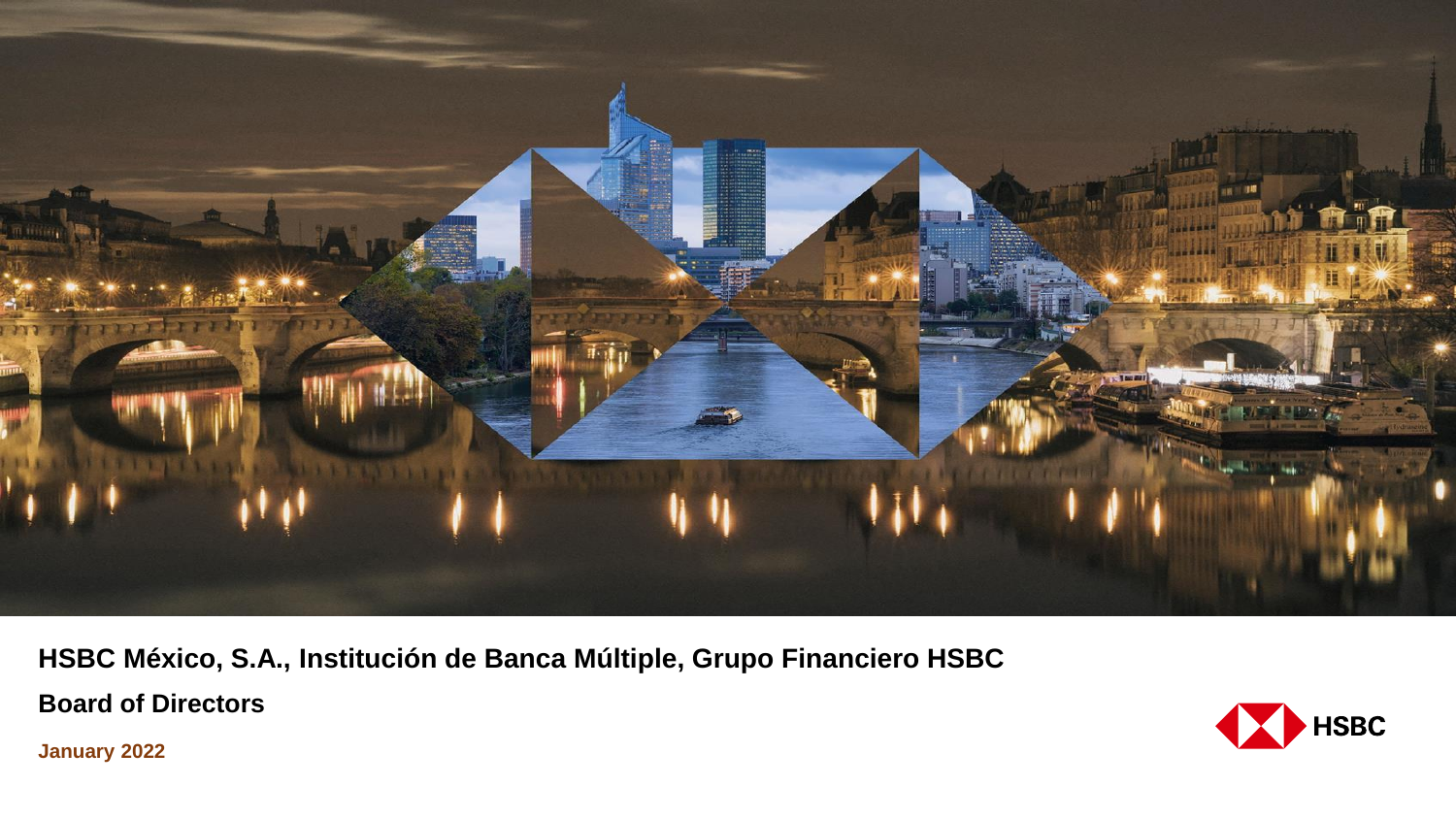# Board of Directors

#### **Executive Directors**

- Jorge Arturo Arce Gama (Chairman)
- Guillermo Roberto Colquhoun

#### **Non Executive Directors**

- Claudia Jañez Sánchez
- Edgar Ancona
- Eduardo Serrano Berry
- Nick Fishwick
- Pedro José Moreno Cantalejo
- Alberto Ardura González
- José María Zas
- Andrés Eugenio Sucre Pulido
- **Deputy Non Executive Director**
- Luis Miguel Vilatela Riba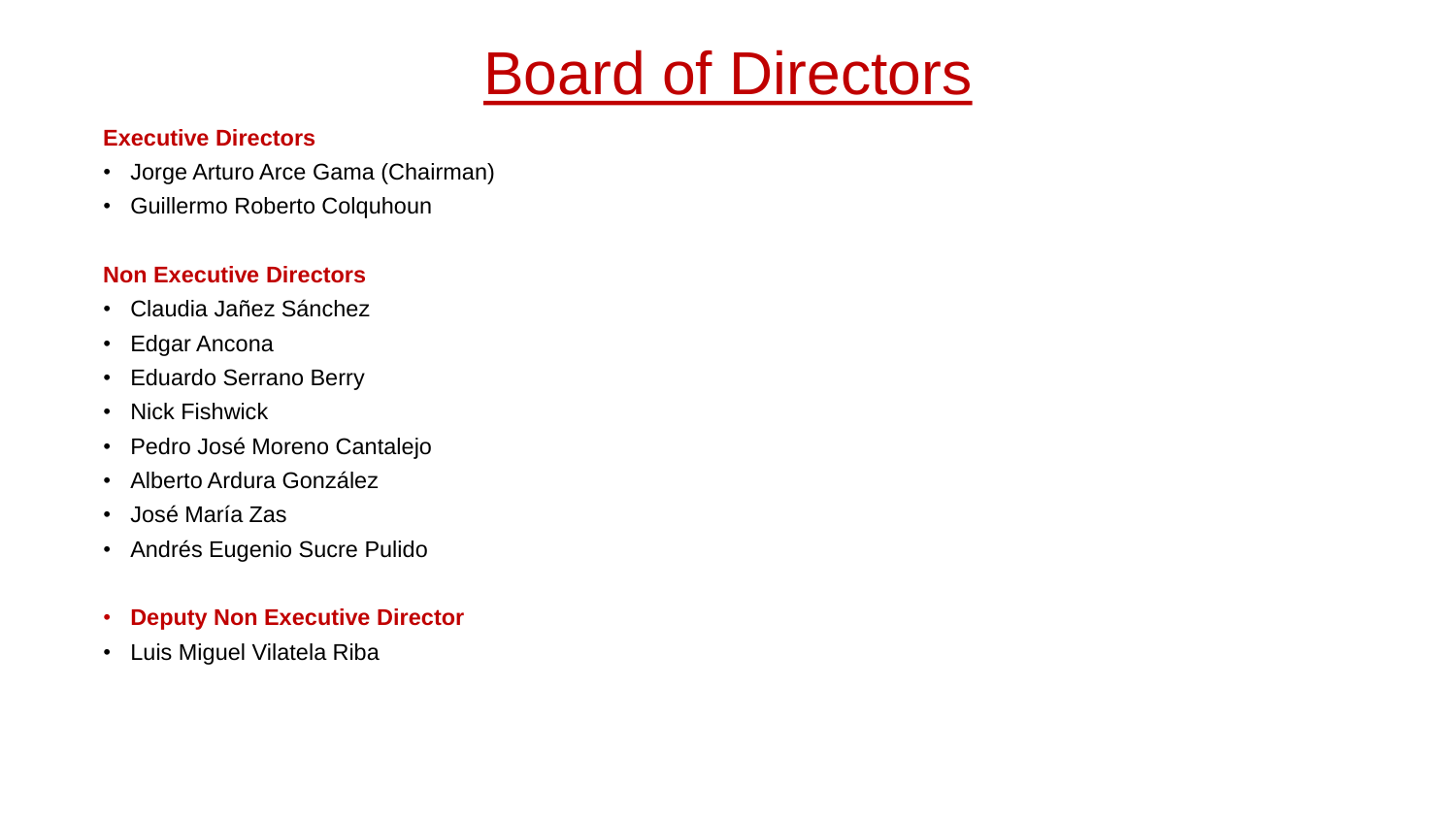# Executive Directors - Appointment Date

• **Jorge Arturo Arce Gama**, shareholders meeting held in February 24th 2020. As Chairman of the Board, in the shareholders meeting held in January 20th 2022

• **Guillermo Roberto Colquhoun**, shareholders meeting held in October 25th 2021.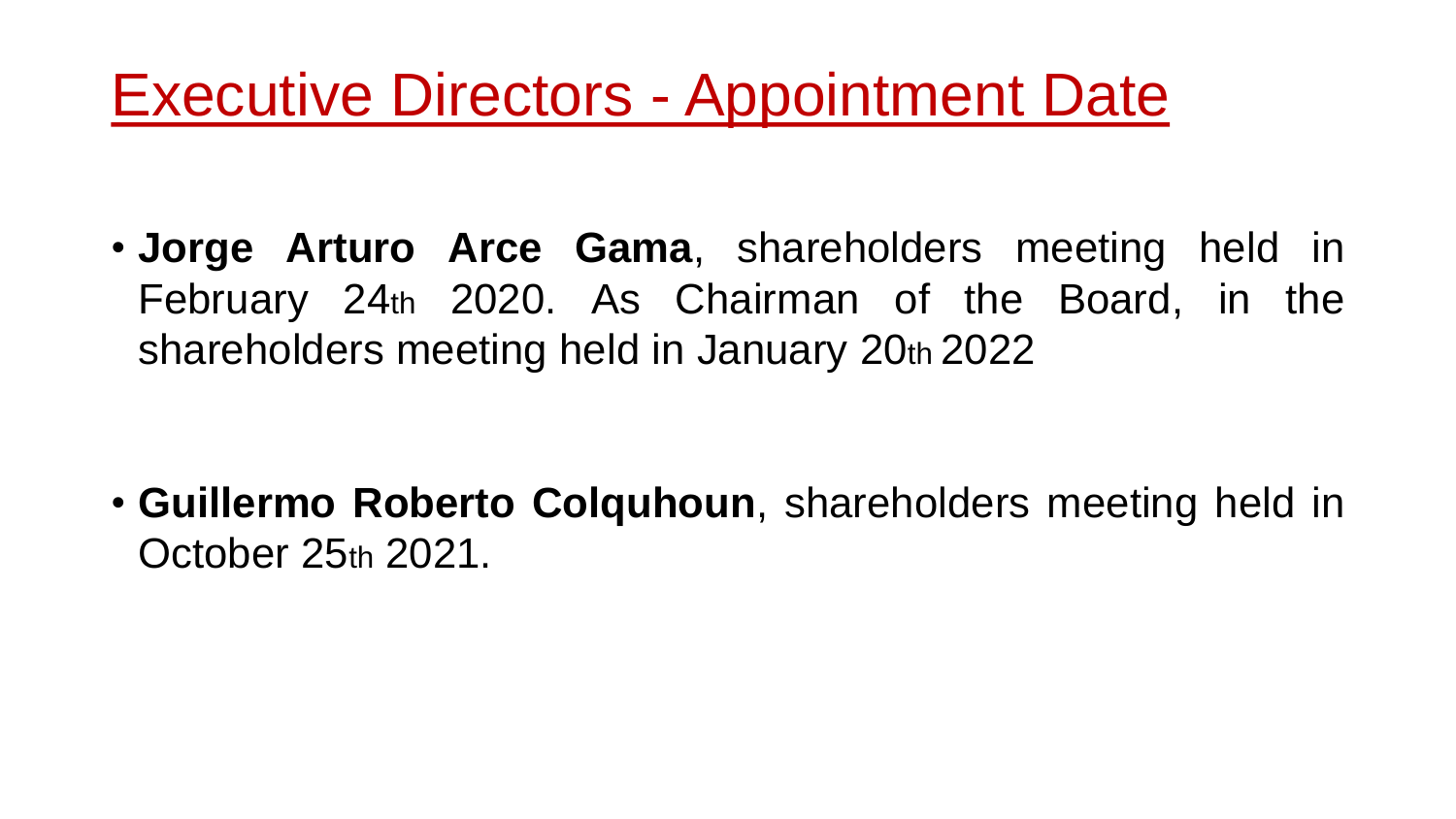## Non Executive Directors - Appointment Date

• **Claudia Jañez Sanchez**, shareholders meeting held in April 15st 2021.

• **Edgar Ancona**, shareholders meeting held in October 21st 2015.

• **Eduardo Serrano Berry,** shareholders meeting held in October 21st 2015.

• **Nick Fishwick**, shareholders meeting held in October 21st 2015.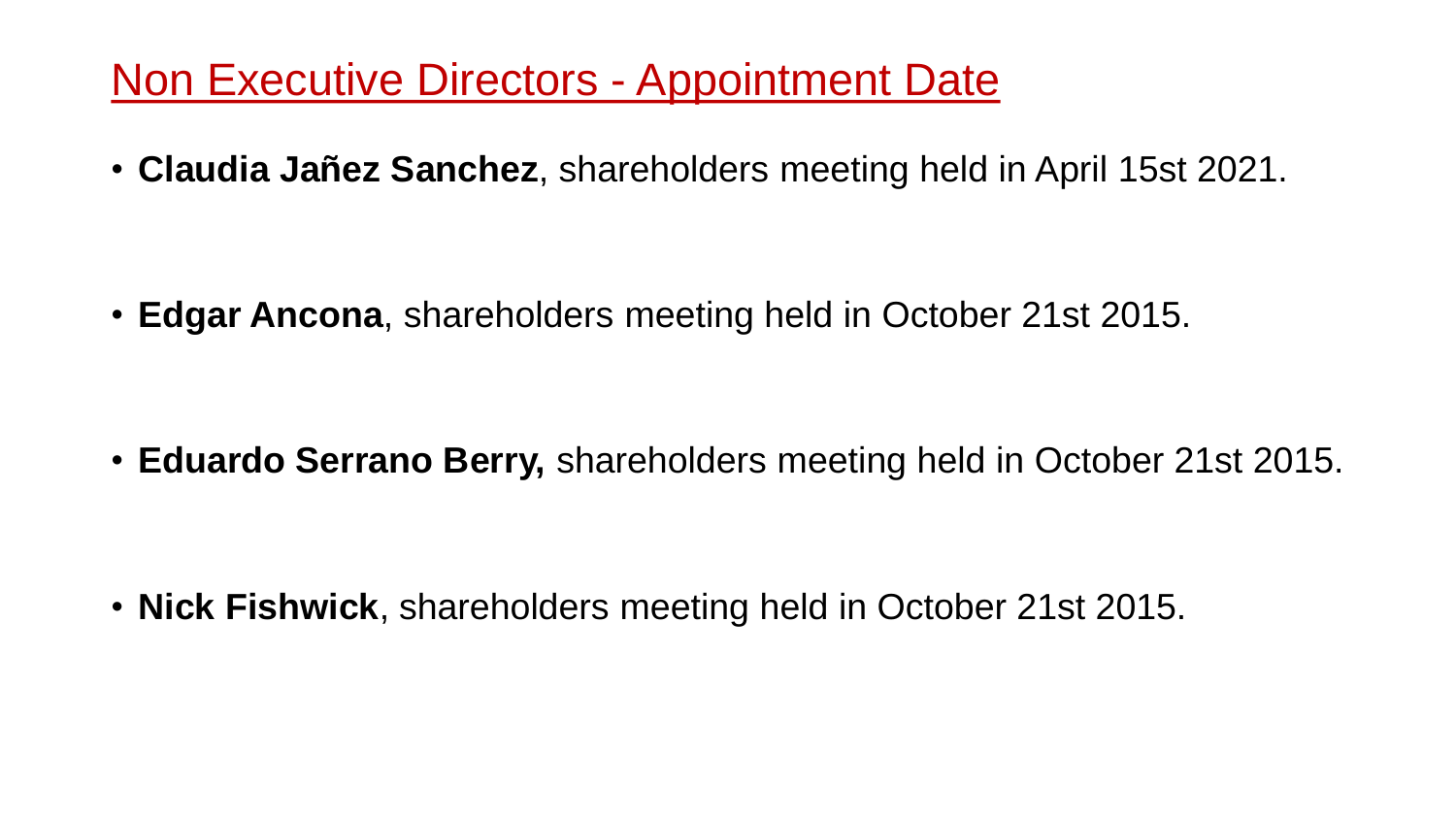## Non Executive Directors - Appointment Date

- **Pedro José Moreno Cantalejo**, shareholders meeting held in January 20th 2022.
- **Alberto Ardura González**, shareholders meeting held in January 20th 2022.
- **José María Zas,** shareholders meeting held in January 20th 2022.
- **Andrés Eugenio Sucre Pulido**, shareholders meeting held in January 20th 2022.

# Deputy Non Executive Director - Appointment Date

• **Luis Miguel Vilatela Riba**, shareholders meeting held in April 15st 2021.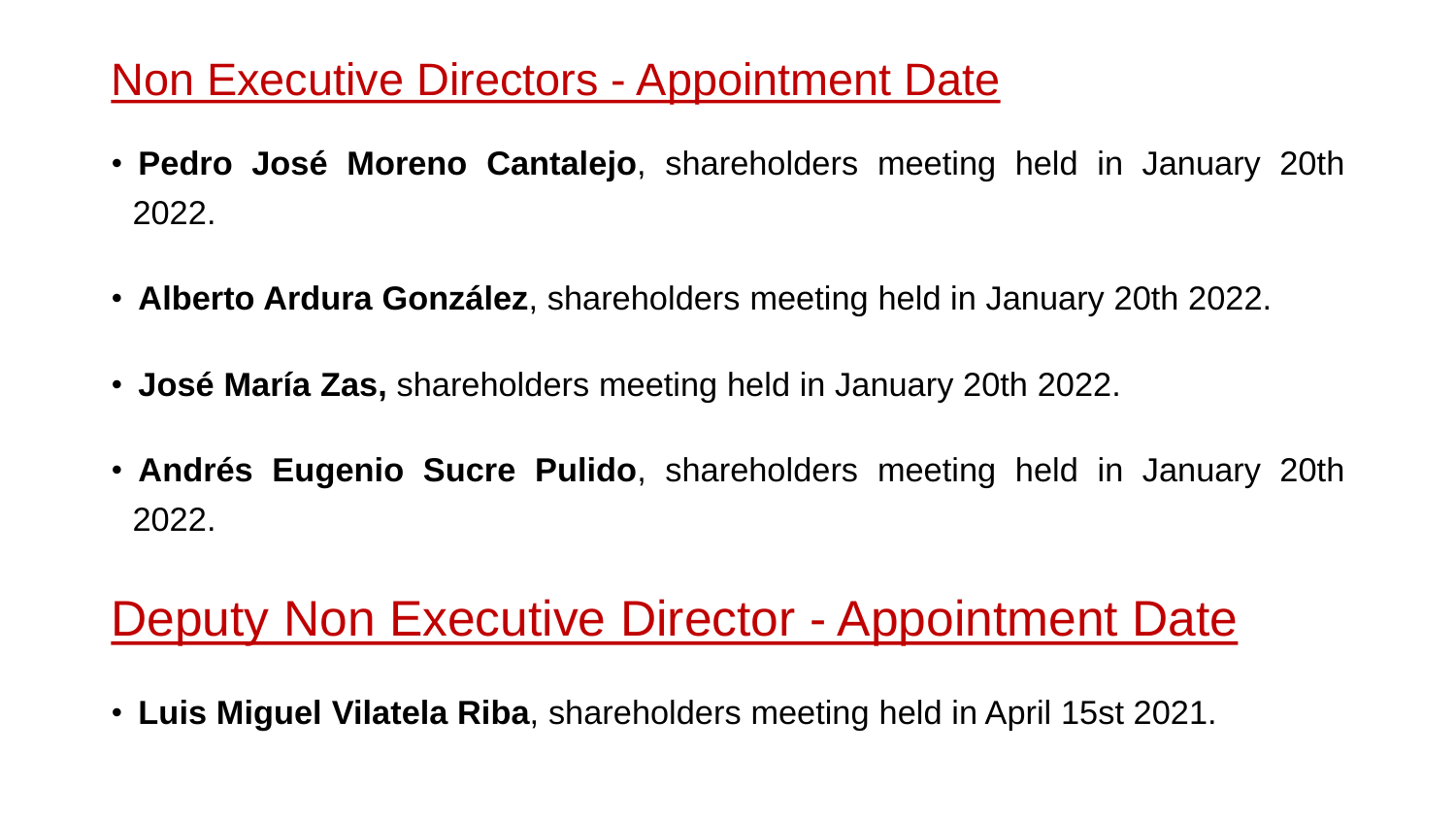# Executive Directors – Bio Data

### • **Jorge Arturo Arce Gama**

He is the current CEO (Chief Executive Officer) of HSBC Mexico since February 2020 and Chairman of the Board of Directors since January 2022. Previously he worked in Banco Santander México appointed as Deputy General Director of Global Banking and Markets and before he was appointed as the CEO of Deutsche Bank México. He has B.A. in Finance and Economics from Pace University in New York.

### • **Guillermo Roberto Colquhoun**

He is the current CRO (Chief Risk Officer) of HSBC Latin America since September 2021. Previously he was appointed as Chief Risk Officer for HSBC Mexico in 2018. Likewise, he was Chief Auditor Mexico and Regional Head of Credit Risk Audit Latin America and before was appointed Regional Head of Credit Risk Audit Latin America for HSBC Bank Brasil, S.A. Mr. Colquhoun has a Bachelor of Arts Degree Business Administration and a Finance Specialization from Buenos Aires University.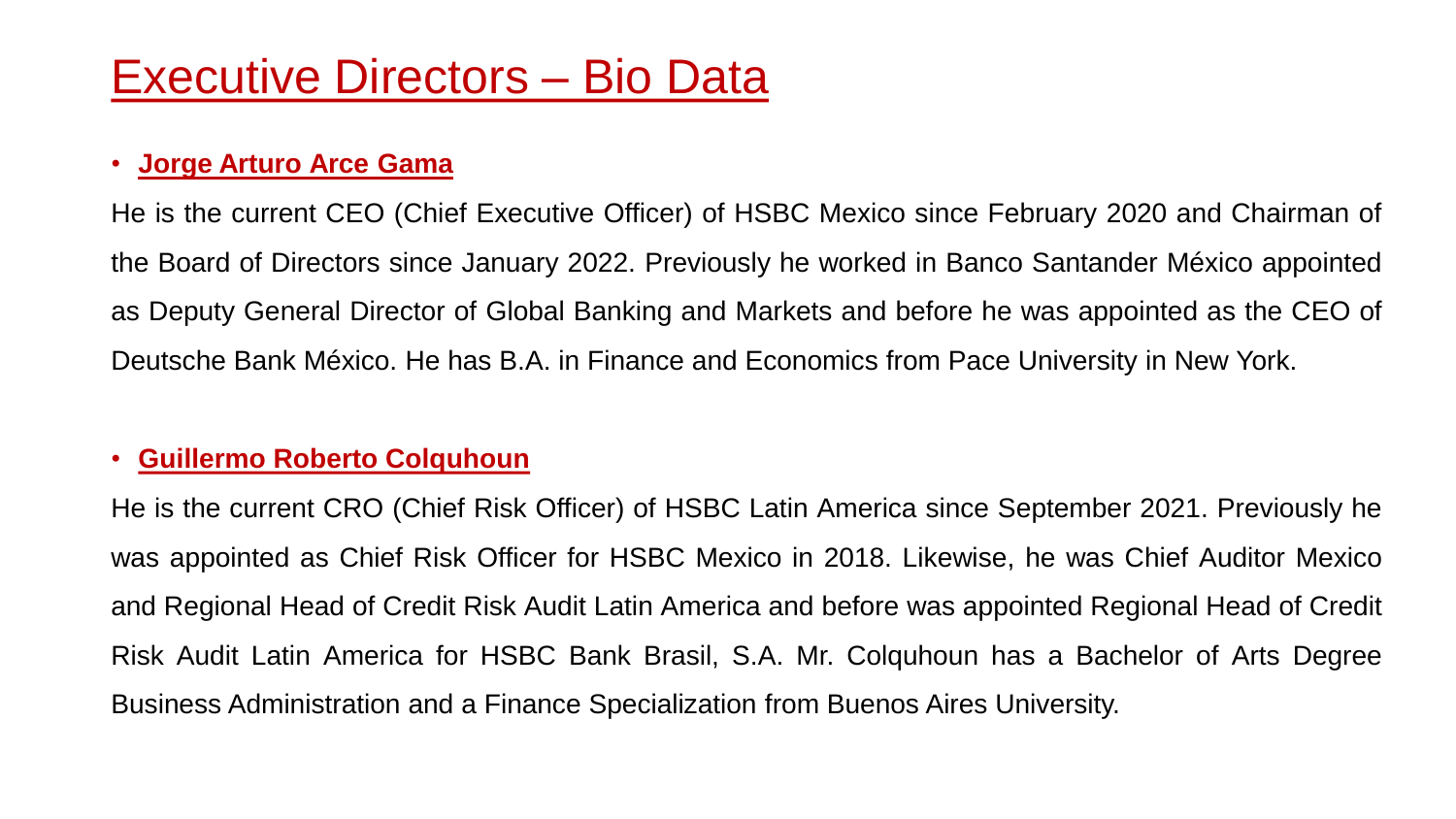# Non Executive Directors – Bio Data

#### • **Claudia Jañez Sanchez**

She is Chairman in "Consejo Ejecutivo de Empresas Globales" since January 2019. She has over 25 years of experience in several business sectors. She was the first woman appointed as Chairman in Dupont for Mexico and Latin America. She graduated as BS in Law at Universidad La Salle and has an MBA (MEDEX) at Instituto Panamericano de Alta Dirección de Empresas (IPADE).

#### • **Edgar Ancona**

He was CFO for HSBC in North America and previously CFO for HSBC for the Asia-Pacific region. He has an MS in Economy at London School of Economics and MBA at University of Chicago.

#### • **Eduardo Serrano Berry**

He was Chairman and CEO in Ford Motor Company Mexico where he worked for 30 years, in different positions such as Chairman at Ford in Venezuela, Colombia and Ecuador. He has a BS in Chemical Engineering at Universidad Metropolitana de México.

#### • **Nick Fishwick**

He is current member of the Audit and Risk Committee for HSBC Mexico, S.A. and adviser of the Group Risk Committee. He retired as Director in the Foreign and Commonwealth Office. He obtained a First Class BA in Modern History at Hertford College, Oxford, and a Doctorated of Philosophy in social history.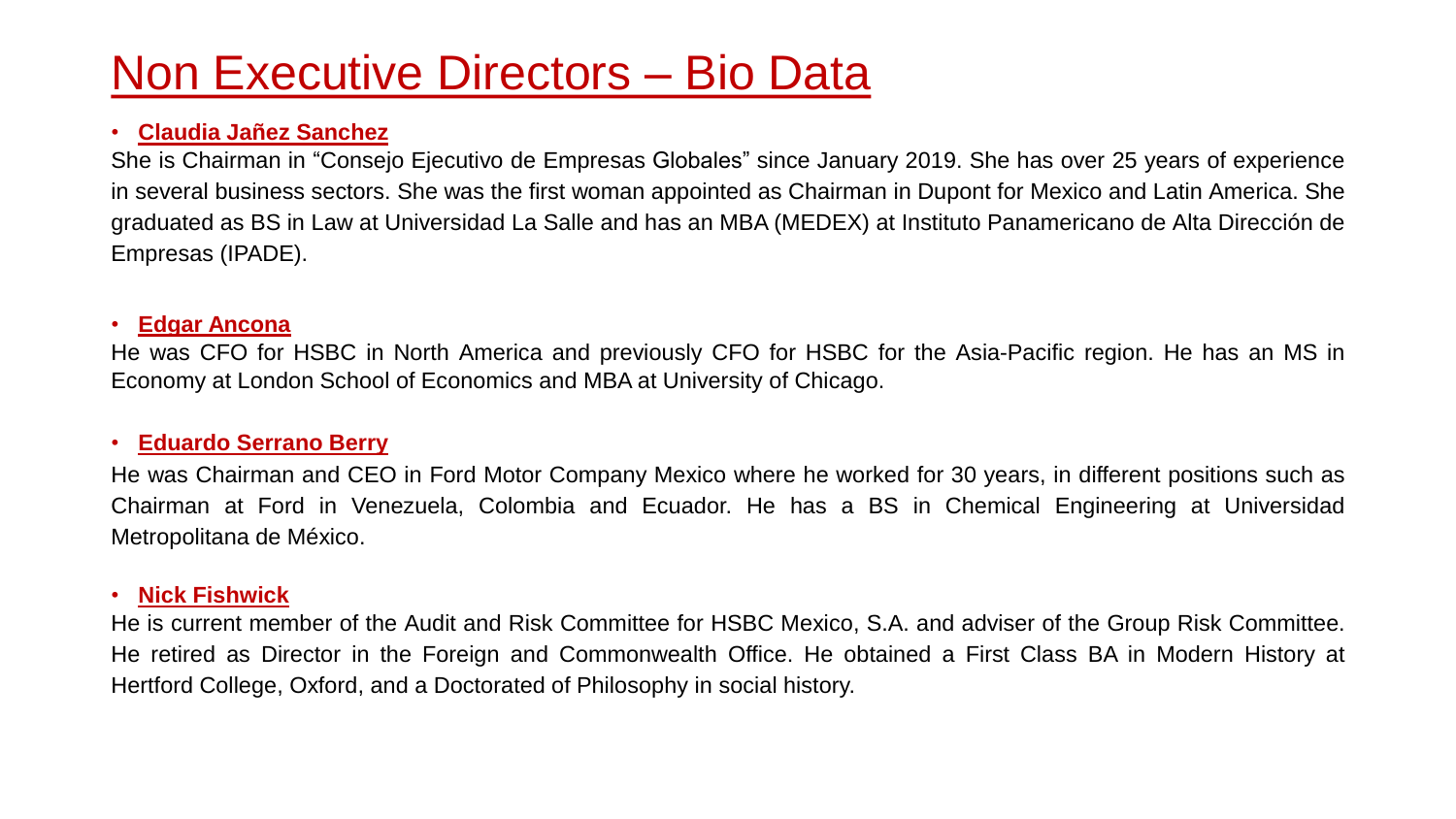# Non Executive Directors – Bio Data

#### • **Pedro José Moreno Cantalejo**

He is the Founder & CEO of Hill House Capital and previously was the Vice Chairman Administration and Finance in Banco Santander as well as member of the Board of Directors & Executive Vice-Chairman and Member of Executive Committee, Management Committee, and all Regulatory Committees. He graduated as Bachelor in Science in Economics at CEU Luis Vives, UA Madrid, and holds an MBA Senior Executive from ESADE, Madrid, and an MBA Executive of ESDEN, Madrid.

#### • **Alberto Ardura González**

He is currently the CEO and Board Member in BITE Acquisition Corporation, LLC, President in Pier A Capital Solutions, Inc. He has over 30 years of experience on different Corporate Finance, Capital Markets and Client Coverage roles across Latin America.; highlighting his participation in a Directive level in entities such as Deutsche Bank, AG, Merrill Lynch México, Grupo Financiero Promex-Finamex, ING Bank, among others. He obtained a Business and Finance Degree at Universidad Panamericana, in addition he has courses in Credit, Banking, Finance and Derivatives at NYU.

#### • **José María Zas**

He was President and CEO for American Express in Mexico, Argentina and Latin America. He also was responsible for the International Insurance Business globally and President of American Express Bank México. He previously held other positions in American Express such as: President and General Manager Argentina, Commercial General Manager for Argentina, Brazil, Mexico, Latin America & Caribbean and Canada, and Vice President Human Resources for Latin America. He graduated with honors in Social Sciences at Universidad Argentina de la Empresa, holds a Master's degree in Business Administration from the IAE School of Business, and a PhD in Business Administration by Universidad de Belgrano.

#### • **Andrés Eugenio Sucre Pulido**

He is the founder and CEO of Reservamos a leading ground transportation technology company launched on October 201. He was an MBA Summer Inter at Rocket Internet; and Assistant Vice President at Deutsche Bank for four months. He holds a MBA from the MIT Sloan School of Managment and a B.S. in Managment Engineering with a minor in International Studies from the Worcester Polytechnic Institute.